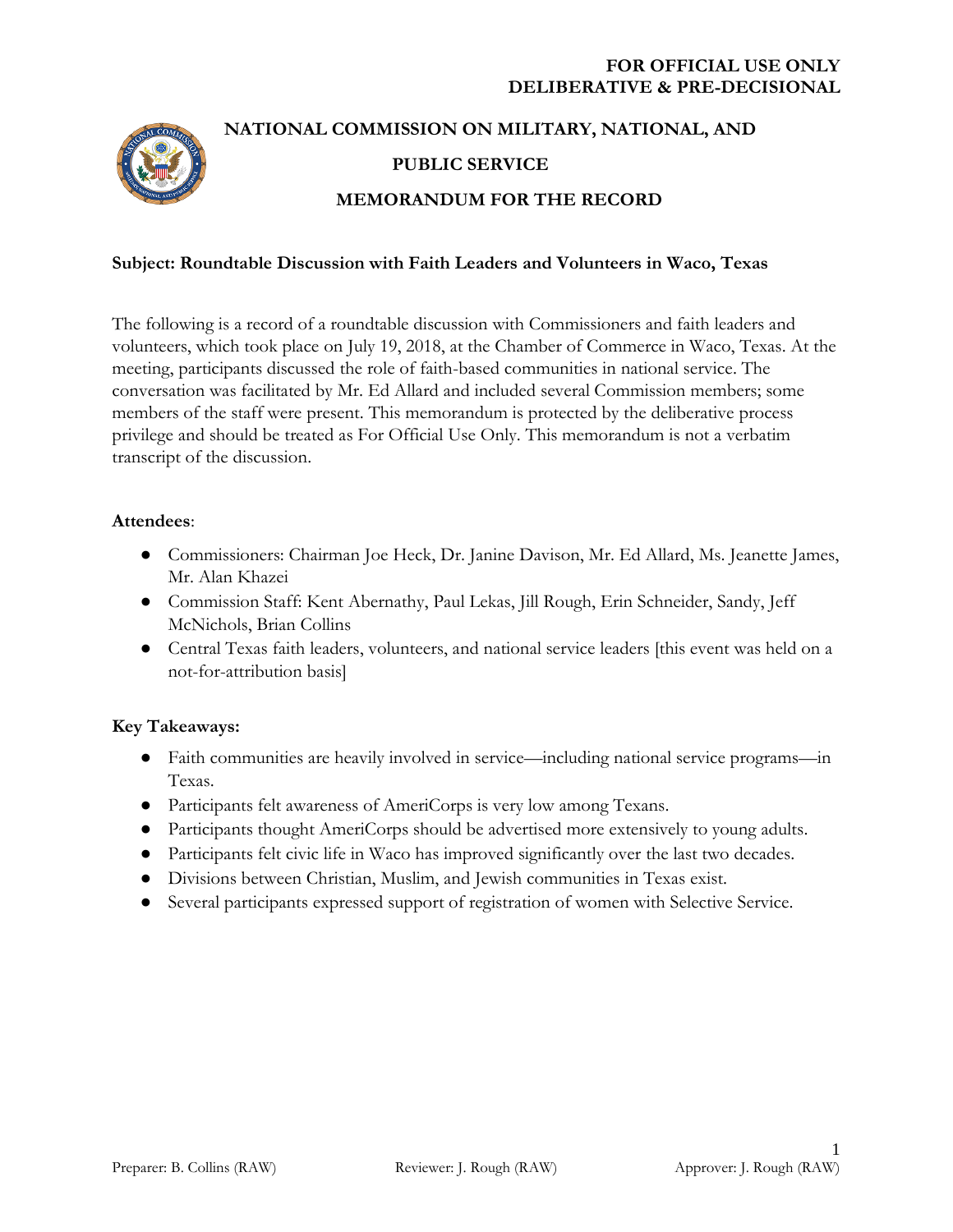## **Meeting Discussion**

**Mr. Allard** introduced the session and provided background about the Commission, which was followed by a round of introductions. *He asked how faith-based communities are participating in national, military, and public service in Waco and throughout Texas.*

A participant said that the Waco Jewish community has recently made stronger efforts to reach out to the Fort Hood community, including holding regular services at Fort Hood.

A participant who operates an AmeriCorps program that is run by a faith-based institution said that they employ dozens of VISTA volunteers and run a summer AmeriCorps program that engages 6,000 congregations and faith-based not-for-profit organizations around the state to address hunger, such as serving meals to students after school and during the summer break. Volunteers help form and staff coalitions that yield public-private partnerships to address food insecurity. They receive dozens or hundreds of applications for every VISTA or community organizing position they post.

## **Mr. Allard** *asked how to motivate young people to get involved in these programs.*

One participant said that it can be hard for Muslim youth to get involved because of a perception that they are not welcome. He shared an experience of trying to connect with a program, but not hearing a response which led him to conclude the program did not respond to people who have Islamic-sounding names. He noted many physicians and psychiatrists who work at Fort Hood worship at the local mosque in Waco. He noted he had several friends who wanted to join the military, but their parents discouraged them from joining out of fear that they would be targeted.

## **Dr. Heck** *asked if the Muslim community has seen the same response to national service, such as Peace Corps and AmeriCorps.*

The same participant said that national is better, but local service has the same issues—for example, a volunteer firefighter service did not respond to a Muslim applicant. Even though the crime rate among Muslim Americans is very low and most are productive members of society, the stigma is real.

# **Mr. Khazei** *said AmeriCorps is a great place for people to meet each other and break down stereotypes and asked if Muslim youth knew about or had participated in AmeriCorps.*

The same participant said that he had not heard of AmeriCorps.

Another participant said that their synagogue is very active with charities, but they have also found that most faith-based not-for-profits are nondenominational Christian-based, and they do not necessarily involve Muslims, Bahai, or Jews. He added, "We don't get asked."

## **Mr. Khazei** *asked if they ever do joint service projects, though some of the participants seemed to think he was referring to interfaith religious services.*

Multiple participants said that they do. One said that they always do a service for Thanksgiving that includes different faiths—interdenominational and nonsectarian.

# **Mr. Khazei** *clarified, asking again about service projects.*

One participant said that service projects through Habitat for Humanity brings people together. He said that younger people are more open minded, but those who held power in Waco are more resistant to work across denominational lines.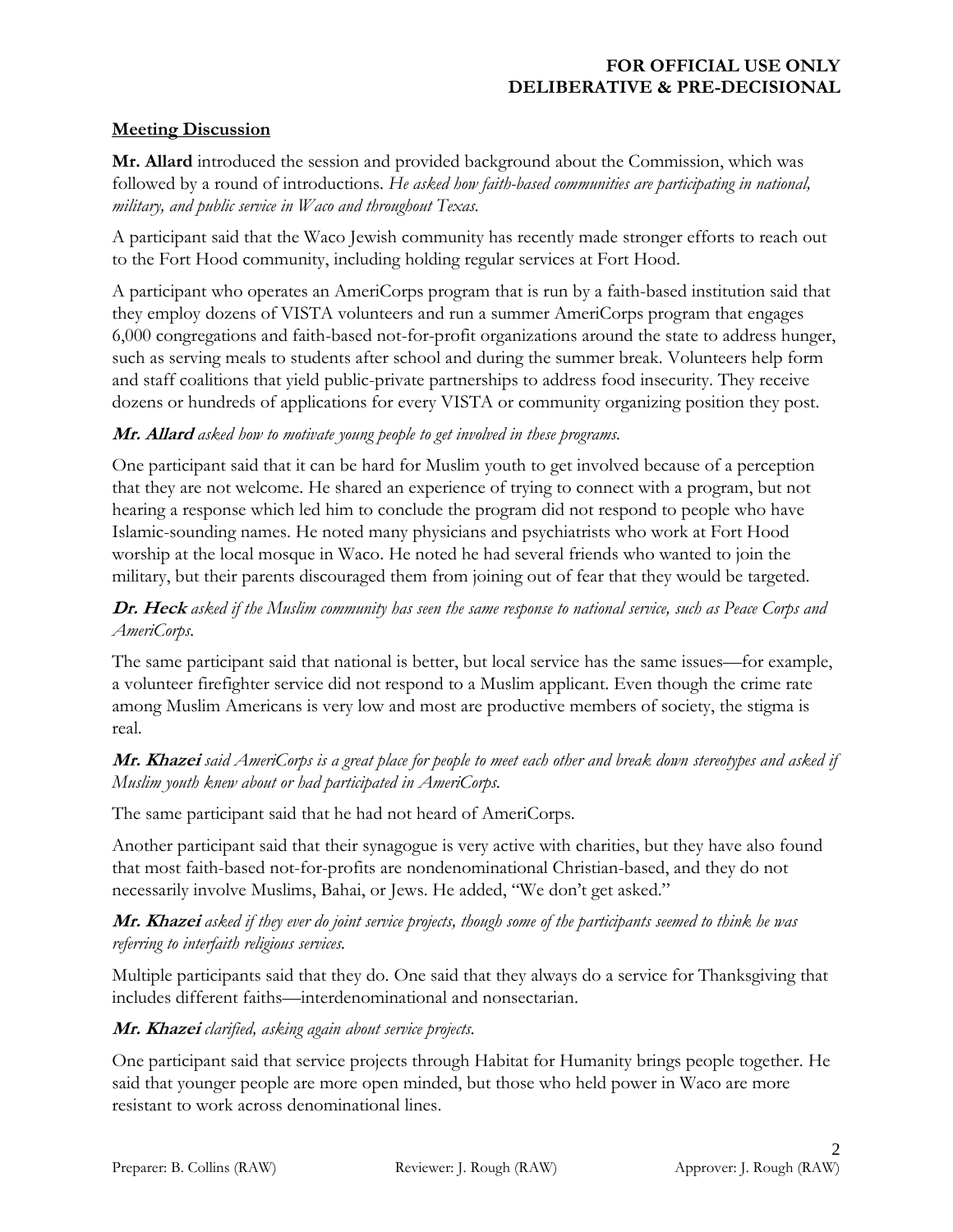## **Mr. Allard** *asked how others would gauge the civic health of Waco.*

Another participant agreed with the previous speaker about the changing attitudes among young people and said that the civic health in Waco had greatly improved in the last 20 years.

#### **Mr. Khazei** *asked what caused the change.*

A participant mentioned the growth of Baylor University and said, "We can't deny the Magnolia effect—it's a new day in Waco, and it's refreshing."

## **Mr. Allard** *asked if population growth had contributed.*

A participant answered yes, adding that younger folks moving to the community bring fresh ideas.

Another participant said that a lot of young adults leave Waco after college because there are limited job opportunities in Waco.

One of the younger participants agreed, saying he was planning to leave Waco after graduation for medical school.

A participant said that the biggest private employer in Waco is L3 Communications, and they are reducing their workforce. There is an influx of people who attend Baylor, but they do not stay after graduation.

Another participant said that the city is working hard to attract younger adults, such as offering technology and other support for those starting businesses. The participant said that the Millennial generation is as service-oriented as the Greatest Generation, adding that Baylor now has more than 40 organizations on campus involved in eradicating hunger, compared to one organization that existed in the 1990s. The challenge is how to channel the desire to serve in ways that are productive toward the common good.

**Mr. Allard** agreed about seeing the desire to serve among young people. *He asked what can the faithbased community do to encourage people to continue to serve?*

A participant said that every major faith tradition encourages followers to care for strangers and feed the hungry.

Another participate contrasted the punitive public approach to the immigration crisis with the "when I was a stranger, you invited me" faith-based approach. He said that the nation is good at responding to disasters (like Hurricane Harvey). For the faith community to join, the public tone surrounding issues like immigration will need to involve compassion, which he felt was a critical component of the faith-based response.

## **Dr. Heck** *asked how to break down barriers between national service organizations and faith-based communities. He also asked if state-level efforts with faith-based initiatives could be replicated at the national level.*

A participant said that, in Texas, national service is driven by local organizations, which have been heavily involved in long-term disaster recovery. Most of those organizations are faith-based. The Texas state service commission has provided an infusion of money to help those efforts, along with the "glue" that helps them do what they need in their communities.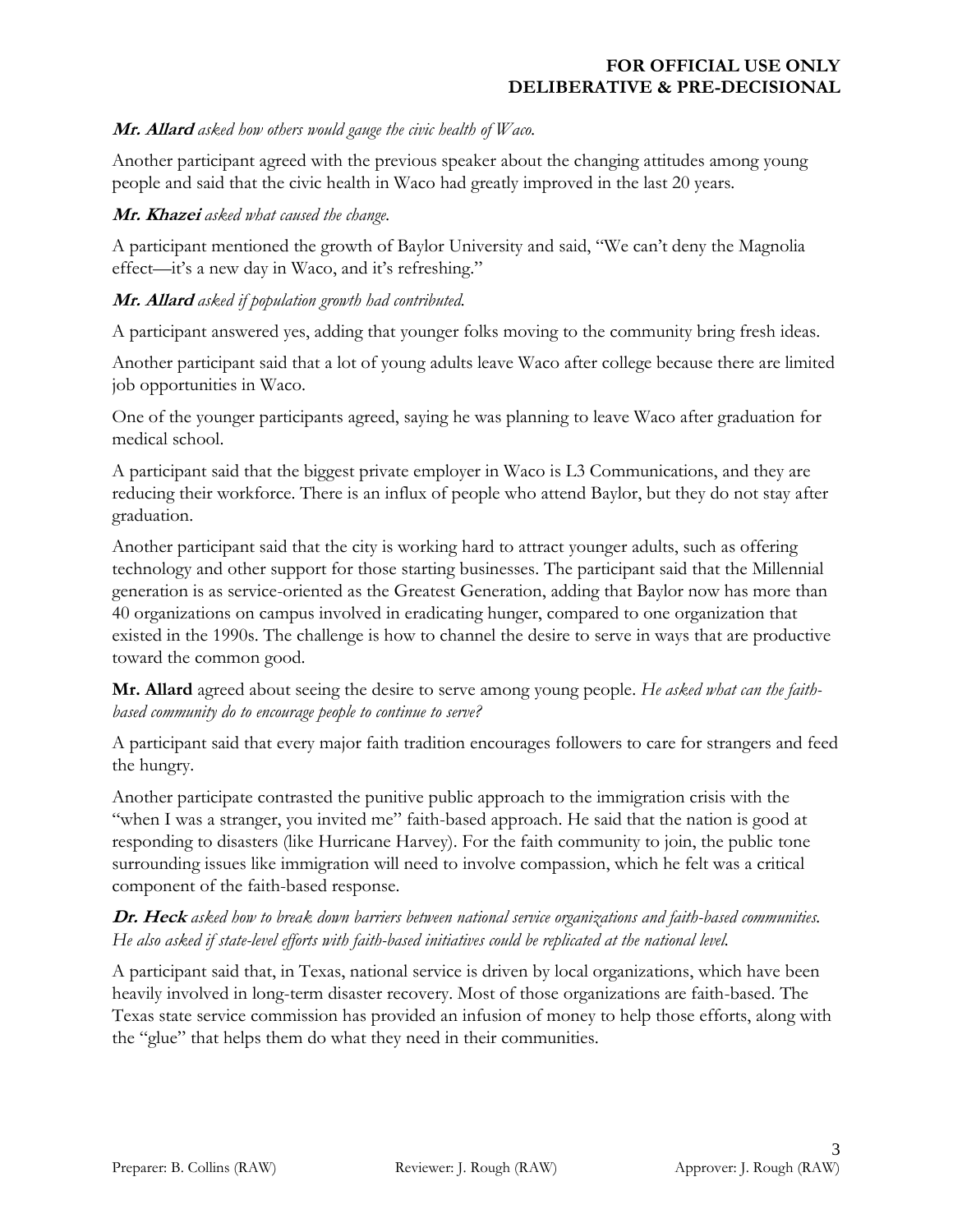Another participant said "it would be nice if there were a good news section in the paper," and a journalist who joined to listen to the conversation responded and asked if one of the participants would share how a disaster galvanized and transformed their town.

The participant to whom the question was directed said that the community had galvanized after the disaster and their emotional health strengthened after the recovery. He agreed that millennials are ready and eager to serve, though he noted that millennials tend not to trust institutions in the way that the Greatest Generation did—the challenges is to help them find a way to serve like they want to without forcing them into institutions they do not necessarily trust, which includes organized religion. He added, "Let your town blow up and you better hope organized religion shows up—it did show up. Many religions, all kinds of people, but they were part of organized structures. I think organized religion gets a bad rap because we can't do a lot of what we need to do without it."

#### *Another participant asked if the disaster increased awareness of national service opportunities.*

The participant confirmed that there was a tremendous rise in volunteerism.

Another participant said before the disaster, no one had heard of RSVP—now they know. They shared their experiences with a nationwide service network of RV owners, age 55 and older, who respond to disasters.

**Dr. Heck** said that is an excellent observation and noted that, unfortunately, it took a calamity to galvanize the community and increase awareness of service. *He asked, "How do you accomplish those goals short of a disaster?"*

A participant said that his organization, an AmeriCorps grantee, is based in Austin but recruits participants nationwide. Many move to Austin for one year of service, try it, and do "corps hopping," trying different programs they hear about while volunteering. Others join because they found it on a job board and saw it had a living stipend—they do not know about national service in advance. They are not motivated by the money—they care about it because of the service. He said that, for the military, people know what it is about before they sign up. For AmeriCorps and faithbased service organizations, they find out what it is later, experience satisfaction, and come back.

# *The journalist asked, "What gets them to sign up in the first place?"*

The participant answered, for millennials, luck—they tend to be looking for something but are not sure what, and they are lucky enough to find something. If they know about it in advance, it is probably because they experienced a disaster, and AmeriCorps helped. He acknowledged that awareness of national service opportunities is low.

Another participant explained that part of the challenge is that federal funding is not used to promote national service. External organizations partners can advertise, but that is not an effective way to promote the AmeriCorps brand name, adding, "Peace Corps has been around so long, and we say AmeriCorps is the domestic Peace Corps," but it is not well known. She said that sometimes adults should get out of the way of young people and give them a chance to lead now.

# **Ms. James** *returned to the question of whether women ages 18 through 25 should be required to register for Selective Service.*

One participant, a pastor, said he was surprised when he read the questions because he assumed that when all opportunities to serve in the military were opened that the means of getting to those